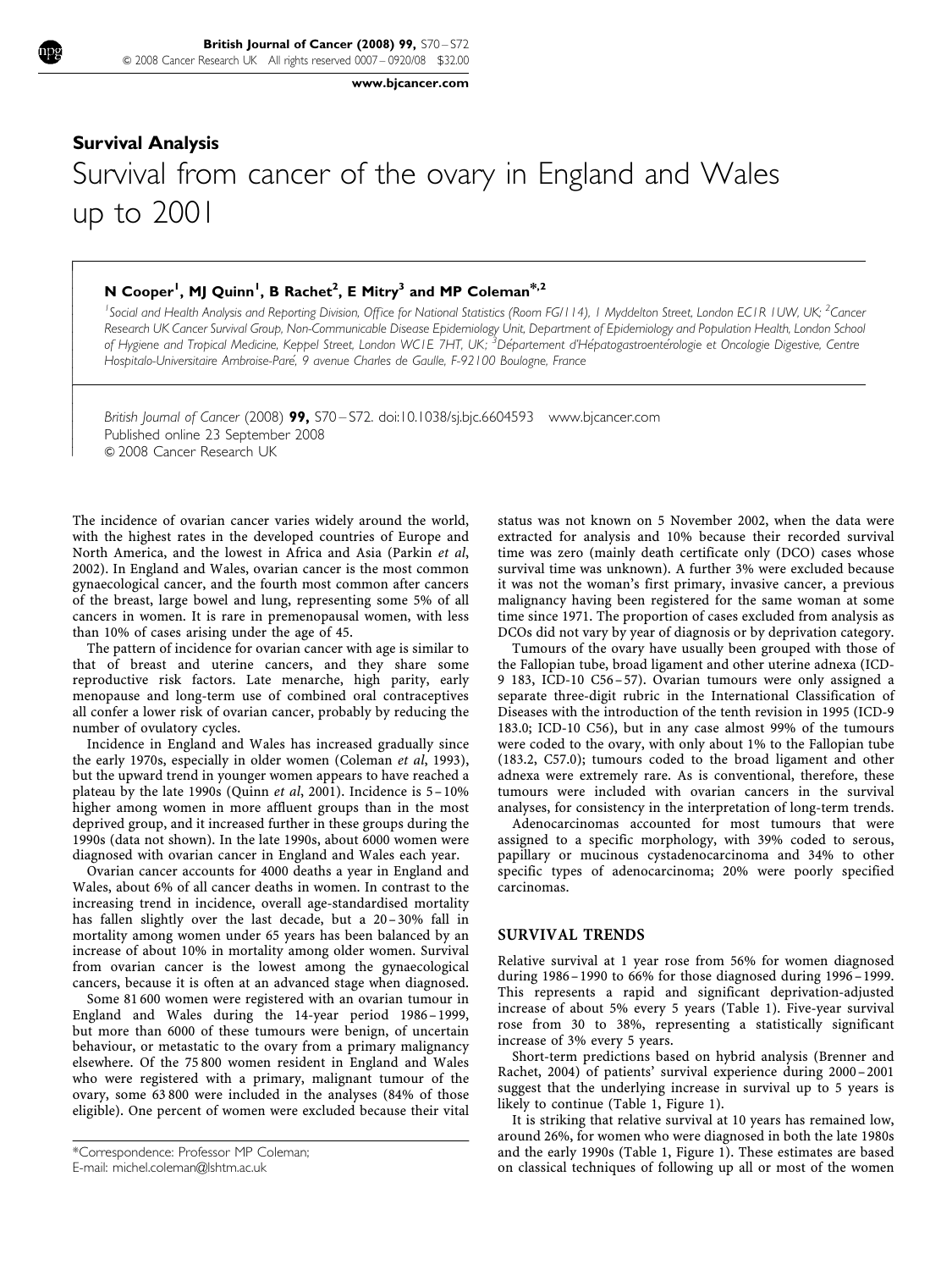<span id="page-1-0"></span>Table I Trends in relative survival (%) by time since diagnosis and calendar period of diagnosis: England and Wales, adults (15–99 years) diagnosed during 1986–1999 and followed up to 2001

|                                |                         | Calendar period of diagnosis <sup>a</sup> |                                              |                        |                                              |                        |                              |                                                  |                                           | Prediction <sup>c</sup> for patients |                                              |
|--------------------------------|-------------------------|-------------------------------------------|----------------------------------------------|------------------------|----------------------------------------------|------------------------|------------------------------|--------------------------------------------------|-------------------------------------------|--------------------------------------|----------------------------------------------|
|                                |                         | 1986-1990                                 |                                              | 1991-1995              |                                              | $1996 - 1999$          |                              | Average change (%)<br>every 5 years <sup>b</sup> |                                           | diagnosed during 2000-2001           |                                              |
| <b>Time since</b><br>diagnosis |                         | <b>Survival</b><br>$(\%)$                 | 95% CI                                       | <b>Survival</b><br>(%) | 95% CI                                       | <b>Survival</b><br>(%) | 95% CI                       | Survival<br>(%)                                  | 95% CI                                    | <b>Survival</b><br>$(\%)$            | 95% CI                                       |
| year<br>5 years<br>10 years    | Women<br>Women<br>Women | 56.0<br>29.8<br>25.6                      | (55.2, 56.6)<br>(29.1, 30.4)<br>(24.9, 26.2) | 59.6<br>31.1<br>26.4   | (59.0, 60.3)<br>(30.4, 31.7)<br>(25.7, 27.1) | 65.8<br>38.1           | (65.1, 66.5)<br>(37.3, 38.9) | $4.9**$<br>$2.9**$<br>$-0.3$                     | (3.6, 6.3)<br>(1.5, 4.3)<br>$(-2.7, 2.2)$ | 66.6<br>38.6<br>33.3                 | (65.6, 67.5)<br>(37.6, 39.6)<br>(32.2, 34.4) |

CI = confidence interval. <sup>a</sup>Survival estimated with cohort or complete approach (see [Rachet](#page-2-0) et al, 2008). <sup>b</sup>Mean absolute change (%) in survival every 5 years, adjusted for deprivation (see [Rachet](#page-2-0) et al, 2008). <sup>c</sup>Survival estimated with hybrid approach (see Rachet et al, 2008). \*\*P<0.01.

Table 2 Trends in the deprivation gap in relative survival (%) by time since diagnosis and calendar period of diagnosis: England and Wales, adults (15–99 years) diagnosed during 1986–1999 and followed up to 2001

|                                |                                |                              |                                                  | Calendar period of diagnosis <sup>a</sup> |                                                  | Average change (%)<br>every 5 years <sup>b</sup> |                                 | <b>Prediction</b> <sup>c</sup> for patients<br>diagnosed during 2000-2001 |                                                 |                              |                                                  |
|--------------------------------|--------------------------------|------------------------------|--------------------------------------------------|-------------------------------------------|--------------------------------------------------|--------------------------------------------------|---------------------------------|---------------------------------------------------------------------------|-------------------------------------------------|------------------------------|--------------------------------------------------|
|                                |                                | 1986–1990                    |                                                  | 1991–1995                                 |                                                  |                                                  |                                 |                                                                           |                                                 | 1996–1999                    |                                                  |
| <b>Time since</b><br>diagnosis |                                | <b>Deprivation</b><br>gap(%) | 95% CI                                           | <b>Deprivation</b><br>gap(%)              | 95% CI                                           | <b>Deprivation</b><br>gap(%)                     | 95% CI                          | <b>Deprivation</b><br>gap(%)<br>95% CI                                    |                                                 | <b>Deprivation</b><br>gap(%) | 95% CI                                           |
| year<br>5 years<br>10 years    | Women<br><b>Women</b><br>Women | $-5.1**$<br>$-1.9$<br>$-1.1$ | $(-7.2, -3.1)$<br>$(-3.8, 0.1)$<br>$(-3.0, 0.8)$ | $-4.2**$<br>$-1.7$<br>0.2                 | $(-6.1, -2.3)$<br>$(-3.5, 0.2)$<br>$(-1.8, 2.2)$ | $-4.6**$<br>1.0                                  | $(-6.6, -2.7)$<br>$(-1.4, 3.5)$ | 0.3<br>1.4<br>1.3                                                         | $(-1.2, 1.7)$<br>$(-0.2, 3.0)$<br>$(-1.5, 4.1)$ | $-5.1***$<br>1.2<br>2.7      | $(-7.8, -2.3)$<br>$(-1.8, 4.2)$<br>$(-0.4, 5.9)$ |

CI = confidence interval. <sup>a</sup>Survival estimated with cohort or complete approach (see [Rachet](#page-2-0) et al, 2008). <sup>b</sup>Mean absolute change (%) in the deprivation gap in survival every 5 years, adjusted for the underlying trend in survival (see [Rachet](#page-2-0) et al, 2008). "Survival estimated with hybrid approach (see Rachet et al, 2008). \*\*P<0.01.



Figure I Relative survival (%) up to 10 years after diagnosis by calendar period of diagnosis: England and Wales, adults (15–99 years) diagnosed during 1986–1999 and followed up to 2001. Survival estimated with cohort or complete approach (1986–1990, 1991–1995, 1996–1999) or hybrid approach (2000–2001) (see [Rachet](#page-2-0) et al, 2008).



**Figure 2** Trends in the deprivation gap in 5-year relative survival (%) by calendar period of diagnosis: England and Wales, adults (15–99 years) diagnosed during 1986–1999 and followed up to 2001.

5 years (Table 1, Figure 1), and the hybrid estimate of 10-year survival incorporates this recent jump in medium-term survival.

diagnosed in those periods for up to 10 years, and no such estimate can yet be made for women diagnosed during 1996–1999. In this case, however, hybrid analysis based on events during 2000–2001 suggests that a substantial increase in 10-year survival can be expected within the next 5 years or so, to approximately 33% (Figure 1). This is because 5-year survival increased much more quickly between the early and late 1990s than over the previous

### DEPRIVATION

Women living in more deprived areas who were diagnosed with ovarian cancer in the late 1980s had lower survival than more affluent women at both 1 and 5 years after diagnosis (Table 2). The